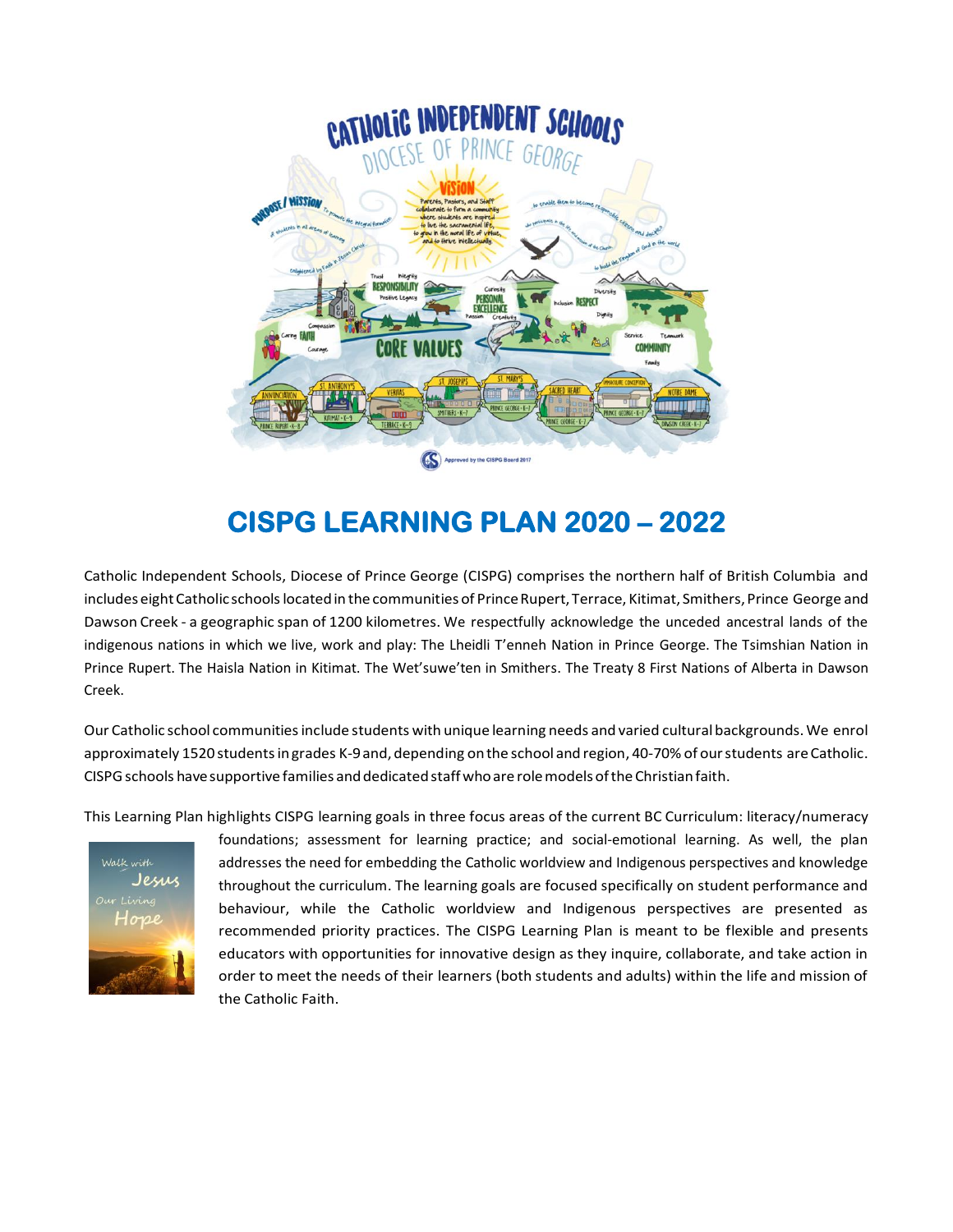## **LITERACY AND NUMERACY FOUNDATIONS**

### **What are we focusing on?**

The BC curriculum reinforces the need for strong foundations in literacy and numeracy as these competencies are fundamental requirements for full social and economic participation in today's world. Our CISPG focus is mainly on student success in the areas of reading, writing and numbers – with a particular Diocesan-wide focus on reading in the primary years.

We want to know …

- How well do our learners comprehend and connect to text in the early years (reading)?
- Are they abletocreateandcommunicate(writing)?
- Doourstudentsunderstandnumbersandhowtheywork(numeracy)?

### **Why does it matter?**

Research into literacy learning indicates that a strong and coordinated literacy program is required in all schools – particularly at the K-3 level. According to Miriam Trehearne, "There is actually very little evidence that programs designed to correct reading problems beyond grade 2 are successful. Remediating learning deficits after they are already well established is extremely difficult." (Trehearne, 2016). There is a large body of research that indicates that the ability to read by grade 3 is a strong predictor of future academic success for all students.

As a result, while we are aware that schools are working on a variety of goals, a key CISPG priority is collecting evidence and providing support related to early reading success.

#### **How will we know if we are making a difference?**

Students will demonstrate growth in early reading success. We are currently in the implementation phase of establishing an annual cycle of assessment across the Diocese using common classroom-based "benchmark" evidence (see chart below).

#### **CISPG Learning Goal:** 4.

#### **All CISPG students will be able to read at grade level by Grade 3.**

#### **Curriculum and Instruction will …** a.

- Ensure all schools have copies of PMBenchmarks.
- Provide instructions/protocols for reading assessments and school-wide writes.
- Collate and share cross-Diocese information on reading progress at primary grade levels.
- Share recommended professional resources to support teachers in the implementation of effective literacy and numeracy practice – see the bi-monthly CISPG Learning Updates and note the excellent [Delta Learns](https://deltalearns.ca/) site.
- Share and promote professional learning opportunities focused on literacy and numeracy "wise" practice – see the bi-monthly CISPG Learning Updates.
- Support the implementation of at least one professional learning day focused on curriculum implementation of strong literacy or numeracy practice.
- Investigate the utility of data entry into the MyEd Assessment module.
- Begin to research/investigate an effective K/1 Developmental Profile tool.

#### **Schedule of Assessments for 2020-2021**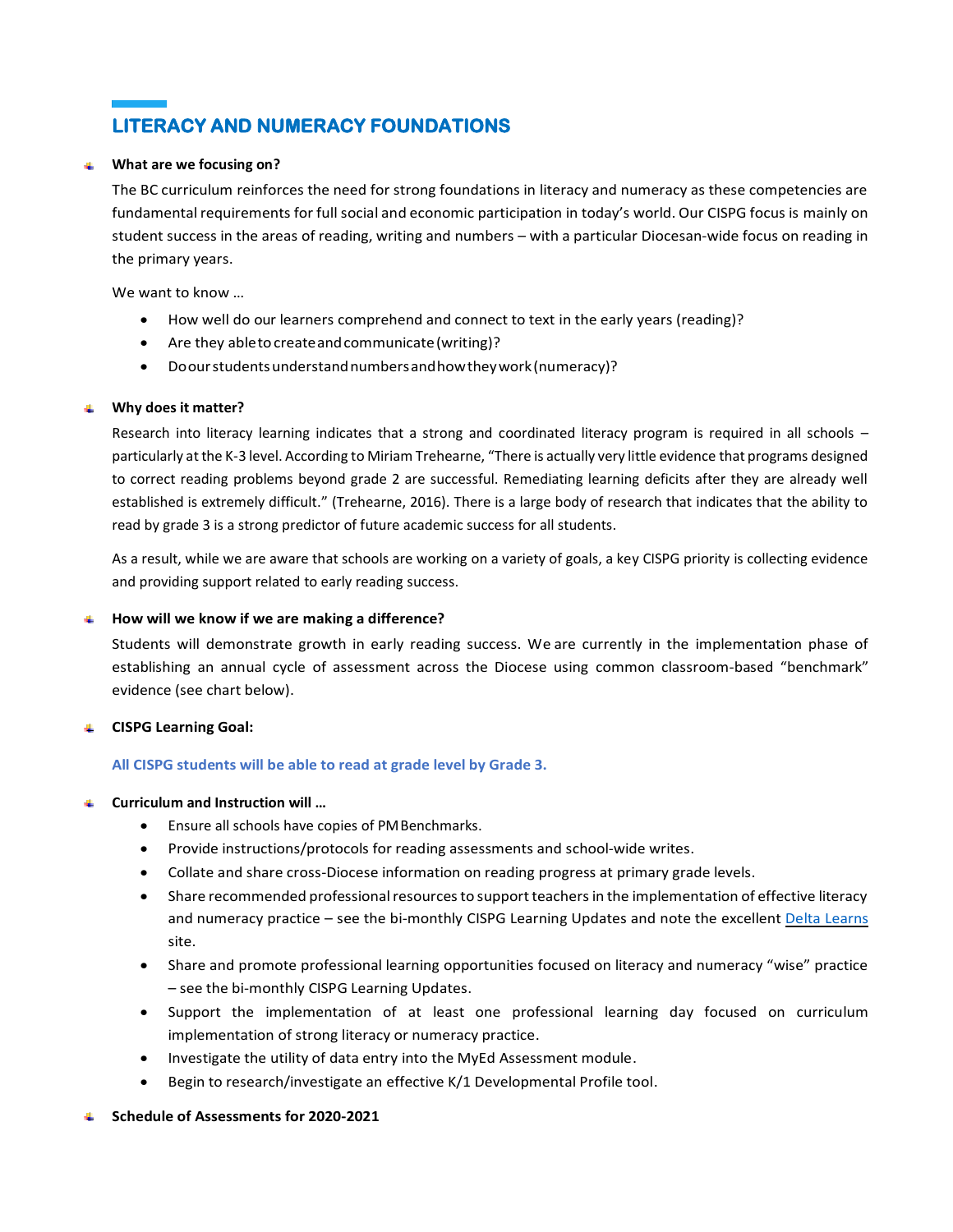## **Required:**

• Conduct and analyze primary reading benchmark assessments in the Fall (Grades 2 and 3) and in the Spring (Grades 1, 2, 3) using PM Benchmark Reading Assessment Resource or Fountas & Pinnell Benchmark Assessment (see note below).

## **Recommended:**

- School-Wide Writing Snapshots (see CISPG protocol) Grade 2-7 or 4-9
- [SNAP](https://snap.sd33.bc.ca/) (Student Numeracy Assessment & Practice) for teaching and assessing numeracy skills
- Carole Fullerton's [WDTK](https://mindfull.ecwid.com/Free-Downloads-c15606272) (What Do They Know) primary numeracy assessments (K-3)

## **Optional:**

• (Faye[Brownlie's](http://fayebrownlie.ca/reading-assessment/dart/)DART -Gr 3-9)orRAD (Gr 1-9) forfeedbackonstudent informational reading

| Assessment/Tool                                                                       | <b>Recommended Completion</b>                                                                     | <b>Recommended Grades/Cohorts</b>                                                 |
|---------------------------------------------------------------------------------------|---------------------------------------------------------------------------------------------------|-----------------------------------------------------------------------------------|
| <b>Primary Reading Assessment - PM</b><br>Benchmarks Resource or Fountas &<br>Pinnell | October/November<br>Fall baseline information                                                     | Grades 2 and 3                                                                    |
| <b>School-Wide Writing Snapshot See</b><br>CISPG protocol                             | October/November<br>Consider running at the same time as<br>FSA's - Grades 5/6 only               | School-Wide (Grades 2-7) or focus on<br>particular grade levels e.g. intermediate |
| <b>SNAP (Student Numeracy Assessment &amp;</b><br>Practice)                           | Throughout the year, as this is a<br>formative assessment tool as well as<br>summative assessment | Any grade                                                                         |
| <b>Primary Reading Assessment - PM</b><br>Benchmarks Resource or Fountas &<br>Pinnell | May/June<br>Spring evidence of growth for Grades 2<br>and $3$                                     | Grades 1, 2, 3                                                                    |
| <b>School-Wide Writing Snapshot See</b><br>CISPG protocol                             | April/May<br>Spring evidence of growth<br>May be yearly or twice yearly                           | School-Wide (Grades 2-7) or focus on<br>particular grade levels e.g. intermediate |

**NB** It is highly recommended that classroom teachers (with support) conduct the Reading Benchmark assessments as benchmarking allows a teacher to:

- Understand the level of text that a student is able to read successfully
- Determine "next steps" in reading instruction for students
- Identify "best fit" instructional practices that will assist in moving student learning forward

For more information on Benchmark Resources and training, please refer to the CISPG protocol and the Delta Reading [Benchmarks](https://deltalearns.ca/elementaryliteracy/benchmarking/) site.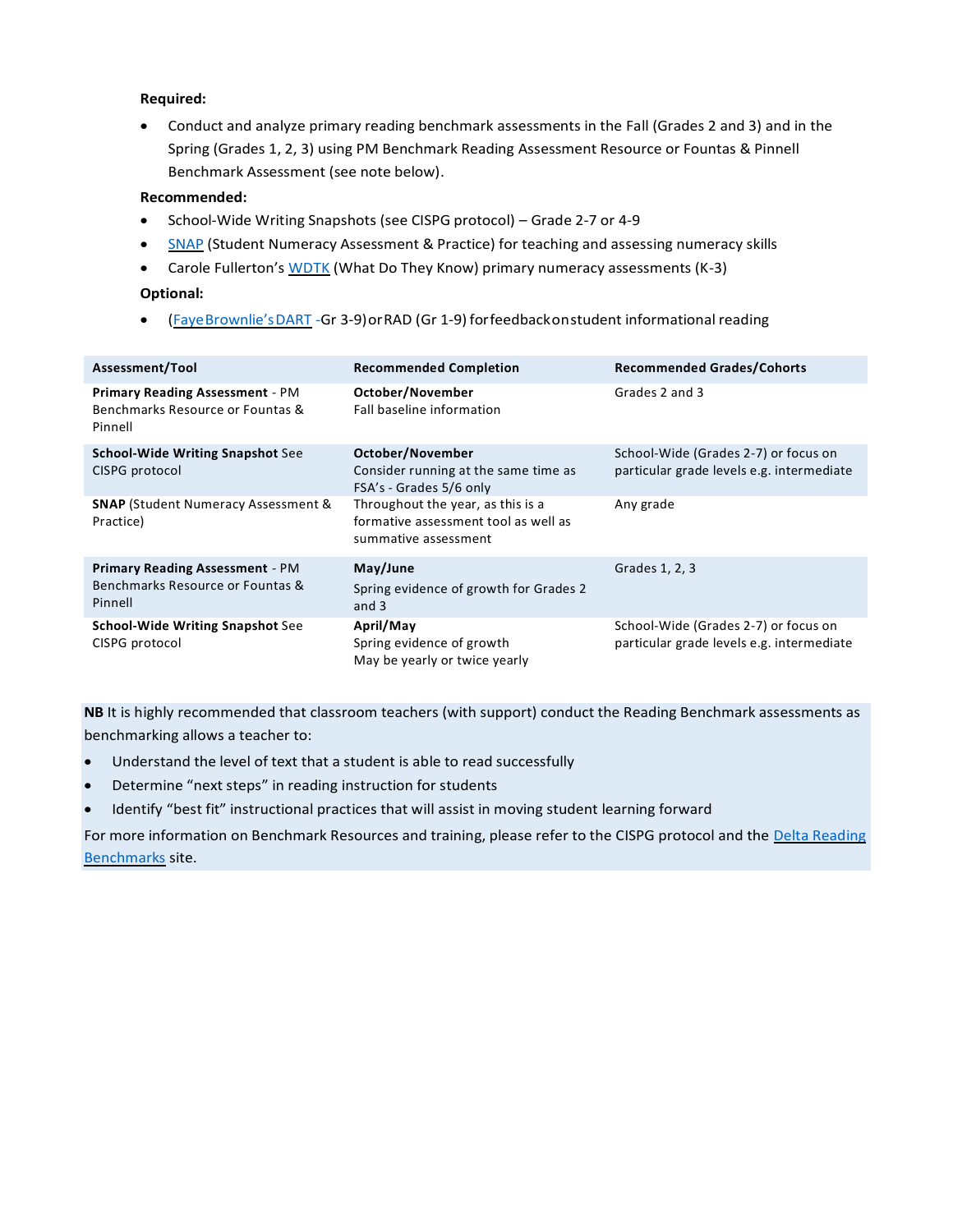# **ASSESSMENT FOR LEARNING**

### **What are we focusing on?**

The BC curricular framework has been redesigned to better engage students in their own learning and to foster the skills and competencies students will need to thrive in a complex, ever-changing global society. In terms of strengthening student engagement and ownership of learning, the "new" curriculum highlights the importance of formative assessment (or assessment for learning/AFL) as a powerful instructional approach that promotes student learning and agency.

AFL strategies include:

- Clarifying and sharing learning intentions and criteria for success
- Engineering effective questions, classroom discussions and tasks that elicit evidence of learning
- Providing feedback that moves learners forward
- Activating students as learning/teaching resources for one another
- Activating students as owners of their own learning

### **Why does it matter?**

According to Shirley Clarke, "The most powerful educational tool for raising achievement and preparing children to be lifelong learners, in any context, is formative assessment. The research evidence for this is rigorous and comprehensive" (Shirley Clarke, 2014). Dylan Wiliam, author of several books about assessment for learning stated that "Assessment for learning is about making your teaching adaptive (that is) constantly contingent on the students' responses" (Dylan Wiliam, 2006). We now know that children who have greater ownership of their learning, supported by teachers who are assessment literate, have a significantly higher likelihood of academic success.

#### **How will we know if we are making a difference?**

Students will be able to articulate essential aspects of their learning. For example, they will be able to answer the "Big Three" Questions:

- What am I learning? Or What did you learn? (learning intention/target)
- How is it going? Or How did it go? (criteria)
- Where to next? (feedback)

#### **CISPG Learning Goal:**

**Embed "assessment for learning" practice intoevery classroom so that students will understand and "own" their learning.**

#### $\Delta \mathbf{r}$ **Curriculum and Instruction will …**

- Support and facilitate the implementation of AFL strategies throughout the Diocese.
- Work with Professional Learning Communities/Inquiry Networks to implement AFL strategies. Thistypeof work could be facilitated using structures/models such as: early dismissal days, scheduled school release time for collaborative learning, demonstration lessons ...
- Share recommended resources that support AFL teaching/learning practices: e.g.
	- o DylanWiliams "EmbeddingFormativeAssessment:PracticalTechniquesforK-12Classrooms"
	- o Shirley Clarke "Outstanding Formative Assessment: Culture and Practice"
	- o Ron Berger's "Leaders of Their OwnLearning"
	- o Delta School District excellent web-based resource, [Just One Thing](https://deltalearns.ca/afl/)
	- o See the bi-monthly CISPG Learning Updates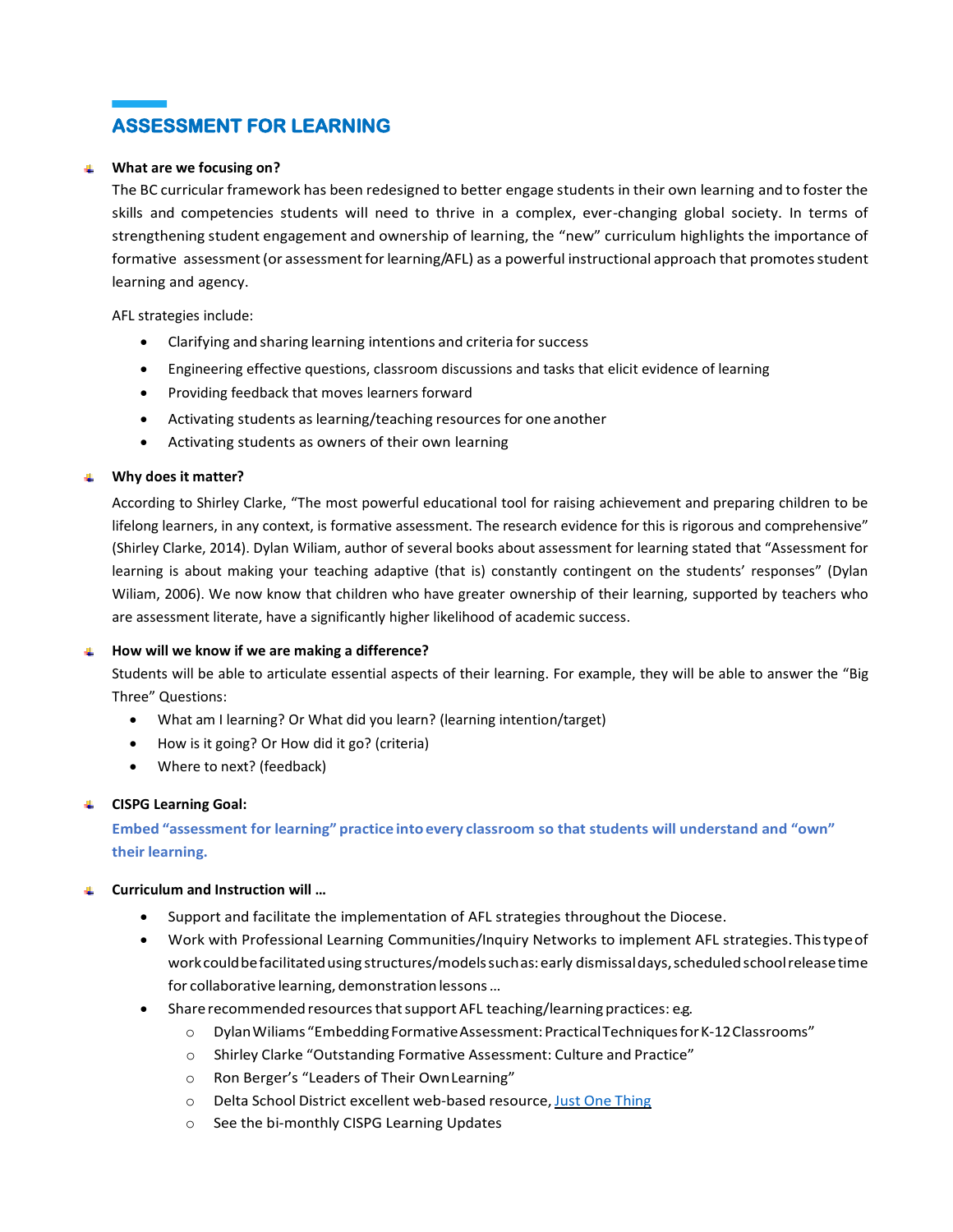• Share and promote professional learning opportunities focused on "wise practice" - see the bi-monthly CISPG Learning Updates.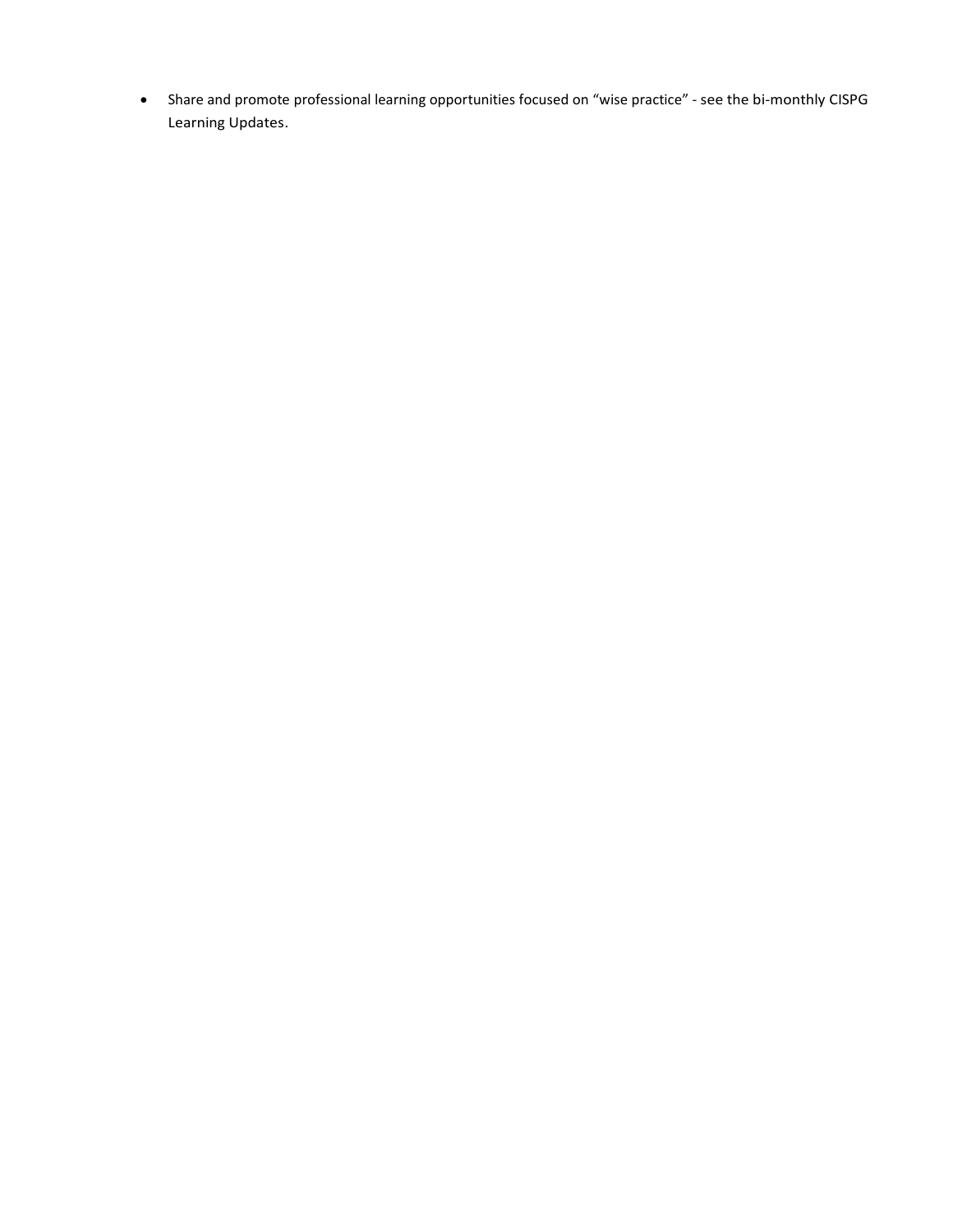

#### **What are we focusing on?**

The current BC curriculum explicitly recognizes the "missing piece" in education, social-emotional learning. These proficiencies are most apparent in the "Personal and Social" Core Competencies, essential life skills that students continually develop as they grow into educated citizens and lifelong learners. Personal and social competency encompasses what students need to thrive as individuals, to understand and care about themselves and others, and to find and achieve their purposes in the world. The Core Competencies are developed primarily through student reflection and self-assessment.

#### **Why does it matter?**

During the past six months, educators have become increasingly aware of the critical importance of social-emotional wellbeing (for both students and adults). "Social and Emotional Learning is inextricably linked to school and life success. Empirical research indicates that well-designed, well-implemented, teacher-taught SEL curricula can achieve multiple benefits that include significant improvement in students' social-emotional development, behaviour and academic performance." (Durlak et al, 2011)

#### **How will we know if we are making a difference?**

Students will be able to reflect on and self-assess personal growth, including understanding/managing emotions, setting and achieving positive goals, demonstrating empathy for others, establishing and maintaining positive relationships, and making responsible decisions. These reflections/self-assessments will be shared with parents throughout the year.

### **CISPG Learning Goal:**

**Embed social-emotional learning and the Core Competencies into daily classroom practice so that students will thrive and appreciate themselves as unique individuals.**

### **Curriculum and Instruction will …**

- Share recommended resources that support social-emotional learning: e.g.
	- o [CASEL\(](https://casel.org/)Collaborative for Academic, Social, and Emotional Learning)[, EASE\(](https://www2.gov.bc.ca/gov/content/health/managing-your-health/mental-health-substance-use/child-teen-mental-health/ease)Everyday Anxiety Strategies for Educators) see the bi-monthly CISPG Learning Updates
	- o Zones of Regulation, Whole Body Listening, Mind UP, Powerful Understanding by Adrienne Gear, Kelso's Choice, Core Competency Posters, the excellent [Decision Playbook,](https://deltalearns.ca/decisions/) Delta SD
- Share and promote professional learning opportunities focused on "wise practice" see the bi-monthly CISPG Learning Updates.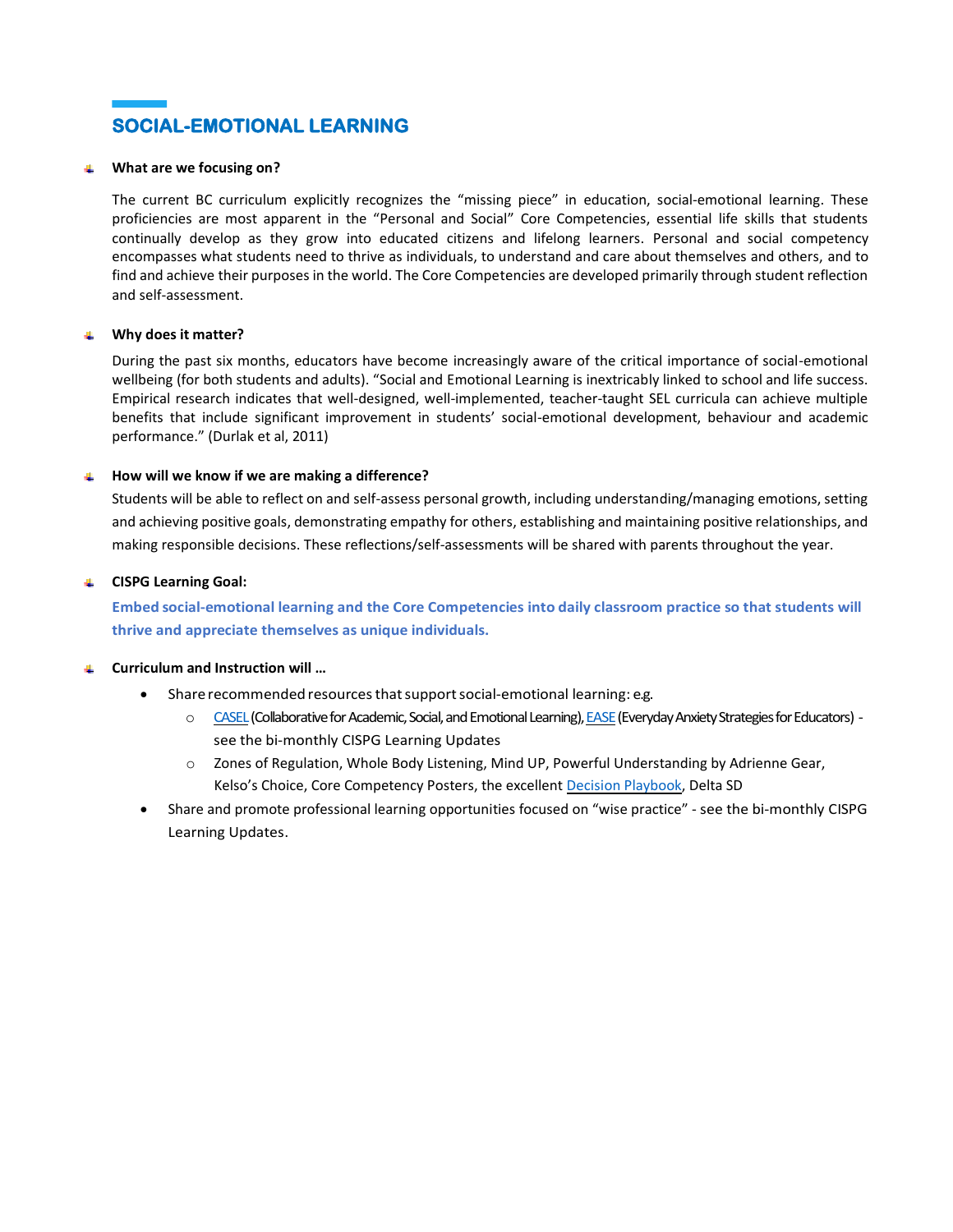# **WEAVING THE WAYS: EMBEDDING CATHOLIC WORLDVIEW AND INDIGENOUS PERSPECTIVES**

#### **What are we focusing on and why does it matter?** 4

The BC Curriculum now fully incorporates Aboriginal voice and perspective and ensures that indigenous understandings are part of the learning journey for *every* student. Indigenous perspectives are clearly embedded in all strands of the BC curriculum in authentic and meaningful ways. An important aspect of aboriginal worldviews is place-based learning where teachers are encouraged to teach in ways that respect the uniqueness of students' "place" and to teach both within the school and the wider community.

As educators in Catholic schools, we are entrusted with incorporating a Catholic Worldview into our teaching and learning. This may be accomplished in many ways, but often involves the use of cross-curricular planning and learning. It should be noted that both indigenous and catholic "ways of being" are a very good fit with the BC Core Competencies  $\odot$ 

#### **CISPG Recommended Practices for Schools**

- Explore ways to embed and extend the Catholic Worldview into school cultures in an authentic, meaningful way.
- Explore and implement the [Christian Education Curriculum](https://cisva.bc.ca/schools/curriculum-instruction/christian-education-curriculum/) from CISVA.
- Utilize exemplary resources to support the integration of Catholic teachings acrossthe curriculum. For example, Linda O'Reilly, Educational Consultant, has written a very useful document entitled "Catholic Worldview Across the Curriculum." The purpose of this resource is to incorporate the Catholic Worldview into the Science and Social Studies curriculum. It is available on the CISPG Website under Learning Services, Curriculum and Instruction, [Catholic Worldview.](https://drive.google.com/file/d/1dNxB-hd_VsUY97uzWcM_b1HXxv0PSW3H/view?usp=sharing)
- Invitefacilitatorsto assistwithexploration oftopicssuchas Staff SpiritualFormation.
- Explore ways to embed and extend Indigenous Worldviews and cultural learning experiences into school environments in an authentic, meaningfulway.



o Utilize resources such as "The First Peoples Principles of [Learning"](http://www.fnesc.ca/wp/wp-content/uploads/2015/09/PUB-LFP-POSTER-Principles-of-Learning-First-Peoples-poster-11x17.pdf) as a starting point to support the integration of Indigenous knowledge, content and ways of being.

o Explore the newly published FNESC (First Nations Education Steering Committee) facilitators' guide entitled "Continuin[g Our Learning](https://curriculum.gov.bc.ca/sites/curriculum.gov.bc.ca/files/pdf/continuing_our_learning_journey_facilitators_guide.pdf)  [Journey: Indigenous Education in British Columbia"](https://curriculum.gov.bc.ca/sites/curriculum.gov.bc.ca/files/pdf/continuing_our_learning_journey_facilitators_guide.pdf). This is an excellent optional professional development resource for teachers dedicated to Indigenous learning. The Facilitators' Guide refers to modules that highlight the authentic Indigenous knowledge, perspectives and content in B.C.'s redesigned curriculum.

• Utilize cross-curricular resources such as [Math First Peoples \(2020\),](http://www.fnesc.ca/math-first-peoples/)

[Science First Peoples Grade 5-9,](http://www.fnesc.ca/science-first-peoples/) and In Our Own Words – [Bringing Authentic First Peoples Content](http://www.fnesc.ca/learningfirstpeoples/k-3/) to the [K-3 Classroom\(2020\)](http://www.fnesc.ca/learningfirstpeoples/k-3/) from FNESC (First Nations Education Steering Council).

- Invite "experts"/facilitators to assist with initial exploration of particular topics e.g. community elders and other facilitators on indigenous ways ofknowing.
- Purchase the ["Indigenous Peoples Atlas of Canada".](https://www.amazon.ca/Indigenous-Peoples-Canadian-Geographical-Geographic/dp/0986751626) The Royal Canadian Geographical Society, in partnership with Canada's national Indigenous organizations, has created a four-volume atlas that shares the experiences, perspectives, and histories of First Nations, Inuit and Métis peoples.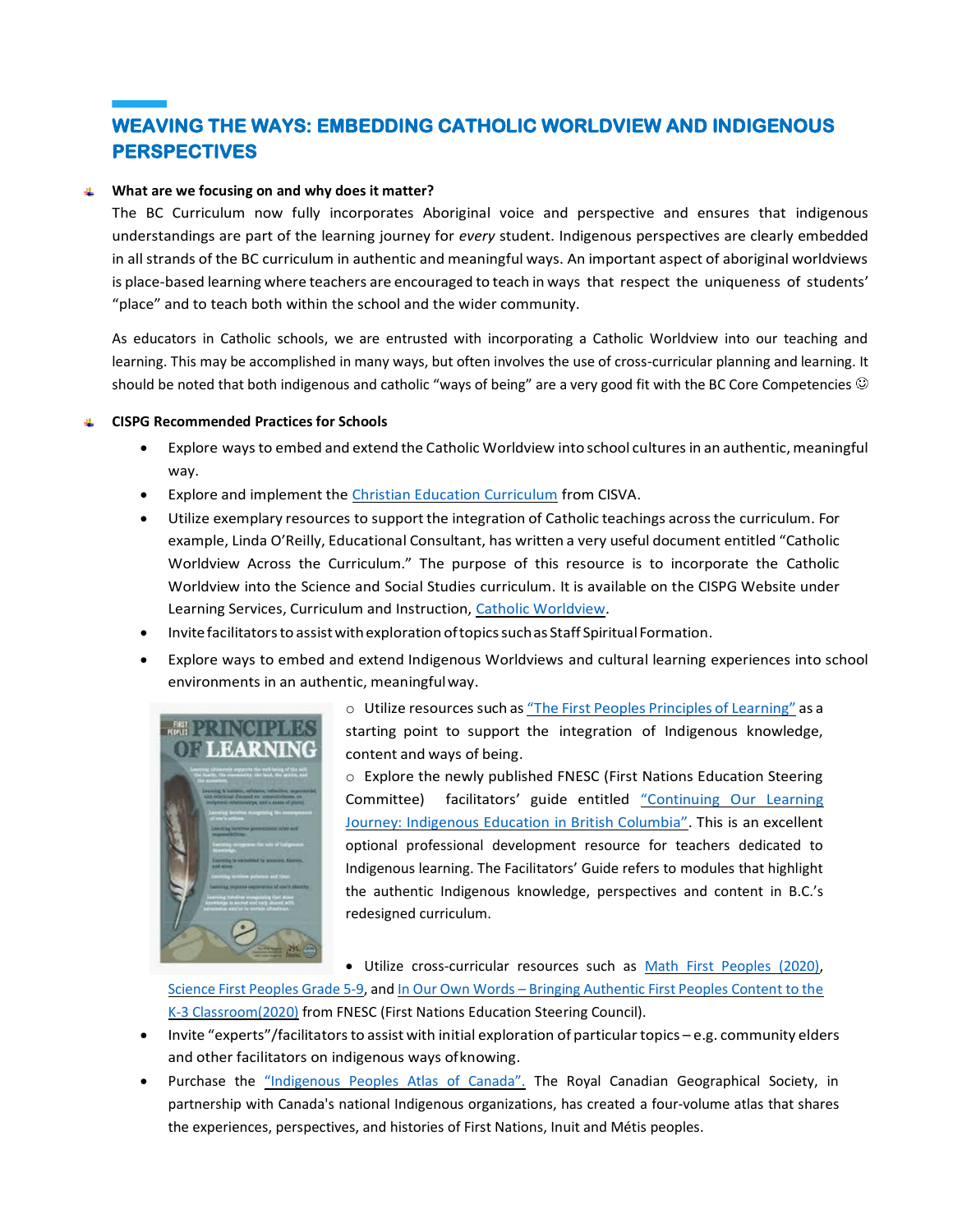#### **Curriculum and Instruction will …** 4.

- Support the implementation of at least one professional learning day focused on faith formation and the catholic worldview.
- Support the implementation of at least one professional learning day focused on indigenous understanding as per the mandate of the BC Ministry of Education.
- Continue to recommend/access resources and facilitators who can support CISPG educators in embedding catholic and indigenous "ways of being" into classroom practice. All resources will be available on the CISPG website under Learning Services, Curriculum and Instruction.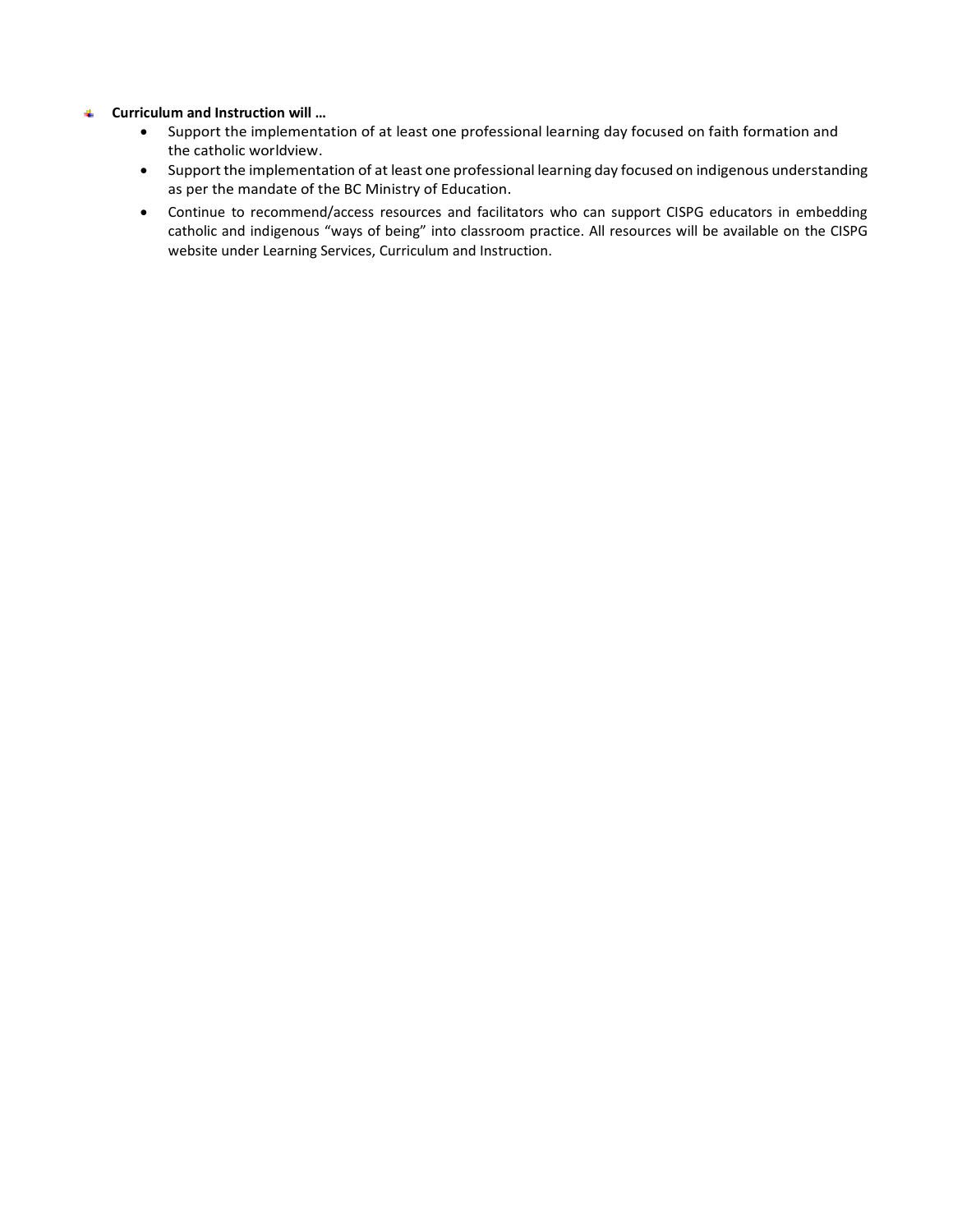## **WHAT'S NEXT?**

In a recent letter to Independent Schools, the Inspector has noted "changes and accommodations" for 2020-2021 inspections:

*"In the next years, the Ministry will be working with schools on the use of student performance data to inform and support future strategic planning for continuous school improvement. During the 2020-2021 inspection cycle, the Ministry will engage schools in discussions on the use of evidence-based decision making to support enhanced student learning." (Theo VandeWeg)*

In order to meet this requirement and support "wise practice" regarding a continual school improvement cycle, CISPG schools will create and implement School Learning Plans as part of the CISPG Internal Review process. The purpose of a School Learning Plan is to engage educators in meaningful dialogue about student learning and the teaching practices that best support students in the CISPG Diocese. The Learning Plan should focus on areas that are foundational to student success (e.g. literacy, numeracy, assessment for learning, social-emotional learning). Typically, school planning takes place within an inquiry model such as the following examples from Surrey School District and the Networks of Inquiry and Indigenous Education:



## **[Spiral of Inquiry](https://www.noii.ca/spiral-of-inquiry/)** (Kaser and Halbert, NOIIE)